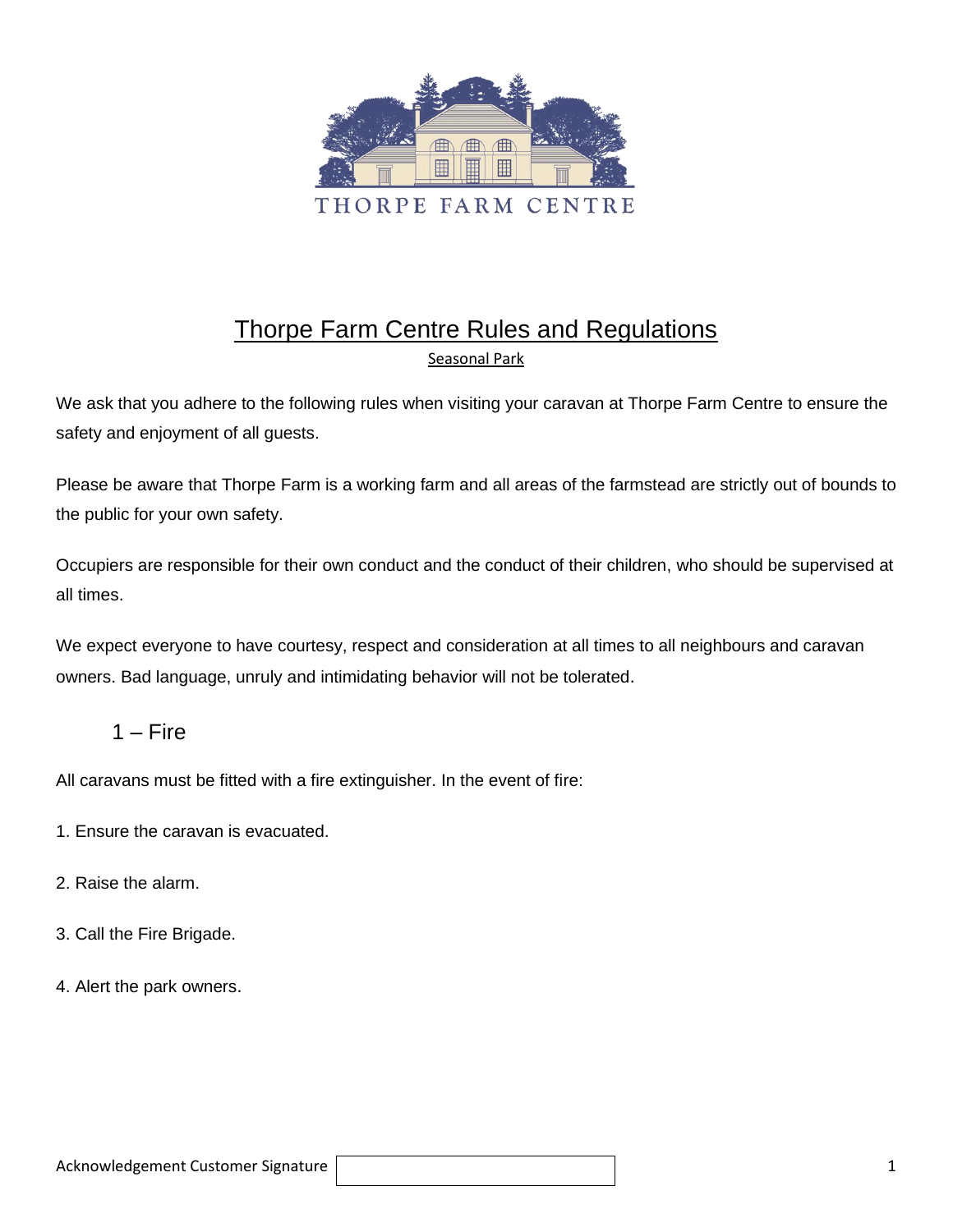## 2 – The Courtyard -Reception, Farm Shop and Restaurant

The Reception, Farm Shop and Restaurant are open 9.00am to 5.00pm Monday to Sunday (Thorpe Farm reserves the right to change these times should it be necessary). During the summer months extended hours may be offered. Opening times will be published at the entrance to the premises.

Useful Telephone Numbers:

Owner – Paul Barkes – 07909 910255

Barnard Castle Surgery Appointments – 01833 690408

Barnard Castle Visitor Information – 01833 638212

Local tourist information is available at the Shop. For more information on the area, please do not hesitate to ask.

## 3 – Caravan Awnings

The use of Electric or Gas heaters in awnings is strictly forbidden.

#### 4 – Insurance

Thorpe Farm Caravan Park accepts no responsibility for loss, damage or theft of any property, including vehicles, caravans, and contents thereof.

Customers must ensure that they have adequate insurance and their property is secured at all times.

### 5 – Speed Limit

The speed limit on-site is 5mph. As there are often young children playing, we ask you to take special care when driving on-site.

### $6 - \text{Cars}$

Maximum of two vehicles are allowed per pitch and must be parked in the allocated place on the pitch. Extra cars must be parked in the car park. Cars must not be parked on the roads or obstructing any other pitch including entrances and exits.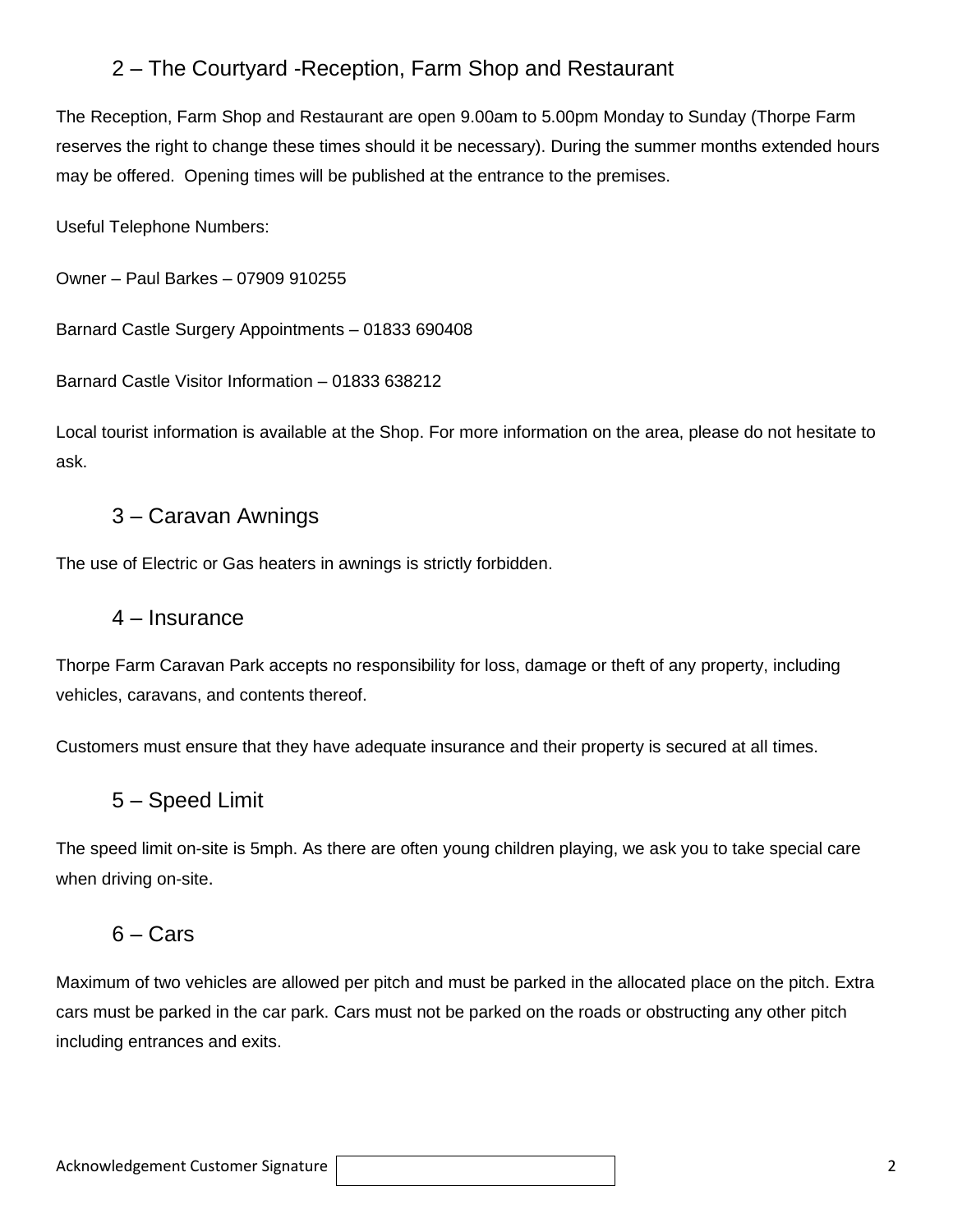## 7 – Commercial Vehicles

Parking of Commercial Vehicles on site must be discussed with the owner prior to arriving.

## 8 – Electric Vehicles

Electric vehicles must not be charged anywhere on site including your pitch electric point. Please use the nearest electric point at Greta Bridge.

### 9 – Generators

Generators are not allowed on site.

### 10 – Barbecues & Fire Pits

Barbecues and Fire Pits may be lit provided they are in enclosed containers and raised off the ground. Please ensure the smoke and fumes do not annoy other site users. Fires must be extinguished by 10:30pm.

## $11 -$ Dogs

Thorpe Farm is a dog-friendly caravan site. However, we request that dogs must be kept on a leash at all times whilst on-site. Please be courteous and always clean up after your dog. There is a maximum of two dogs per pitch. Make shift dog pens and/or fencing are allowed whilst you are here with your dogs, but must be taken down when you return home at the end of each visit.

Our dog walking area is superb so please feel free to have a wander with your dogs, where they are able to run free but please remember to clean up after them and respect other walkers who may not be as dog friendly!

## 12 – Fencing

Fencing on site is allowed when visiting however it must be approved by management and must be taken down when you finish your visit.

### 13 – Windbreakers

Windbreakers are allowed to be used whilst at your caravan so long as they are on your pitch, and they must be taken down when you finish your visit.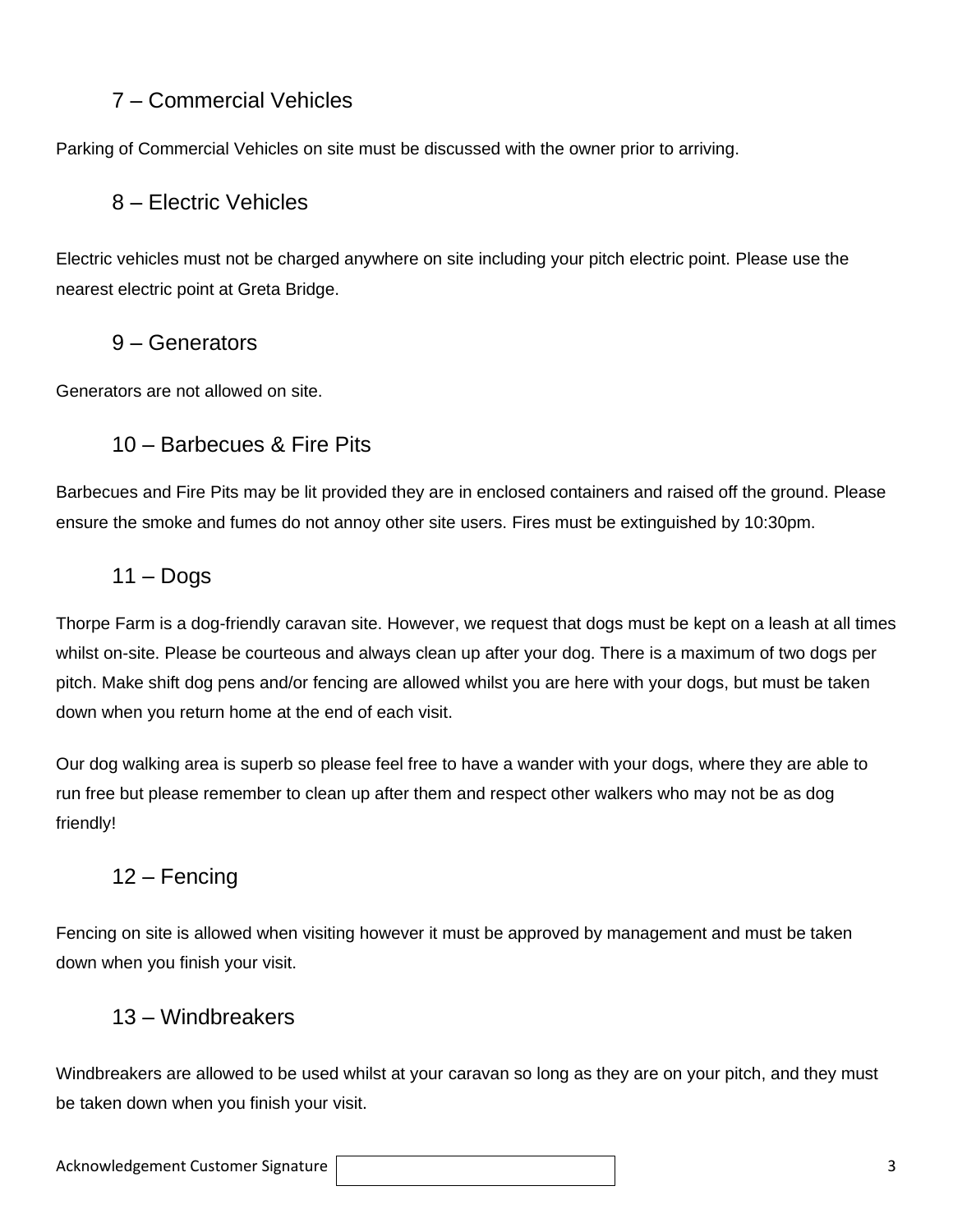### 14 – Artificial Grass

Artificial grass is allowed so long as it lies within the border of your pitch, no artificial grass can cover any real grass on site.

### 15 – Pitch Presentation

When you are not at your caravan your pitch should be left with just your caravan and your awning visible, any tables, fencing, windbreakers, chairs, benches, BBQ's, firepits and anything else you would use outside of your caravan, whilst visiting, should be stored in your awning. Management reserves the right to remove any items that are left outside.

### 15a – Water Bottles and Waste Boxes

As well as the items mentioned in the previous rule we need you to take your water and waste containers into your caravan awning or ensure that they are fully under your caravan when you are not here. Again, we ask this from a maintenance perspective to reduce potential damage.

### 16 – Washing Lines

Washing lines and rotary airers are allowed however when they are not in use they need to be stored away in your awning or caravan.

#### 17 – Gazebos

Any use of gazebos needs to be discussed with management prior to use.

#### 18 – Site Fencing

The fencing around the park is not to be decorated or altered in any way, imitation fencing or coverings are not allowed to be attached to the fences. Management will remove all such items should they appear.

### 19 – Storage Boxes

Each pitch is allowed a maximum of **two** storage boxes, they must be located either at the back of your caravan or to the side where your awning is.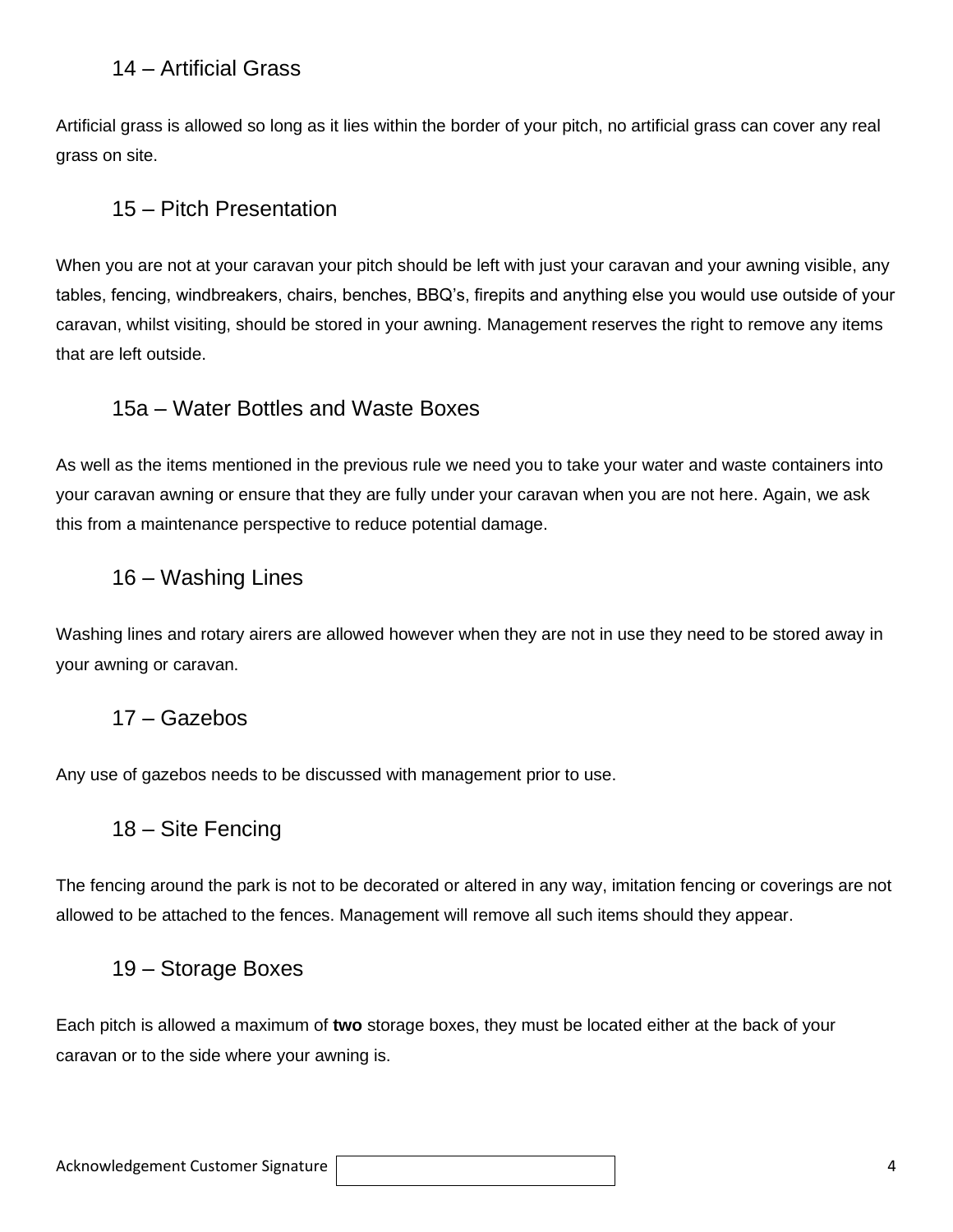## 20 – Ornamentation around your caravan

We request that you refrain from having excess amounts of ornamentation around your caravan. The management reserves the right to remove ornamentation should it deem necessary. Please check with the management if you are unsure.

# 21 – Wildlife & Vegetation

Respect of the flora and fauna on the park is expected. Please do not allow children to climb, break or otherwise damage the trees and bushes.

### 22 – Noise

Please keep noise to a level which will not disturb other site users. Quiet from 10.00pm around your caravan and awning and silence during the hours of 11pm until 7am.

## 23 – Bicycle and Motorized Toys

Cycling is permitted on site and on the adjoining bridleway. Any form of motorized toy must be discussed with management prior to bringing it to site.

## 24 – Cleanliness

We make every effort to keep the site facilities clean and tidy and ask for your assistance in maintaining this standard by using the refuse bins and chemical disposal points provided, and by leaving all facilities clean after use. Please adhere to all the signage around these points and in particular regarding any current Covid19 regulations. Please report any issues to reception.

## 25 – Rubbish Disposal

All rubbish and waste must be disposed of at the refuse area. Only dispose of domestic waste into the bins provided. Disposing of anything other than domestic waste will result in a fine of £100. If there are any issues with disposing of something yourself, please contact management for advice.

### 26 – Visitors

Visitors must come to the Courtyard to sign in and collect a visitation card for any vehicle that they take onto the park. If visitors are coming outside of the opening hours of the Courtyard prior notice from the seasonal pitch holder will be required.

Acknowledgement Customer Signature | Samuel Controller School School School School School School School School S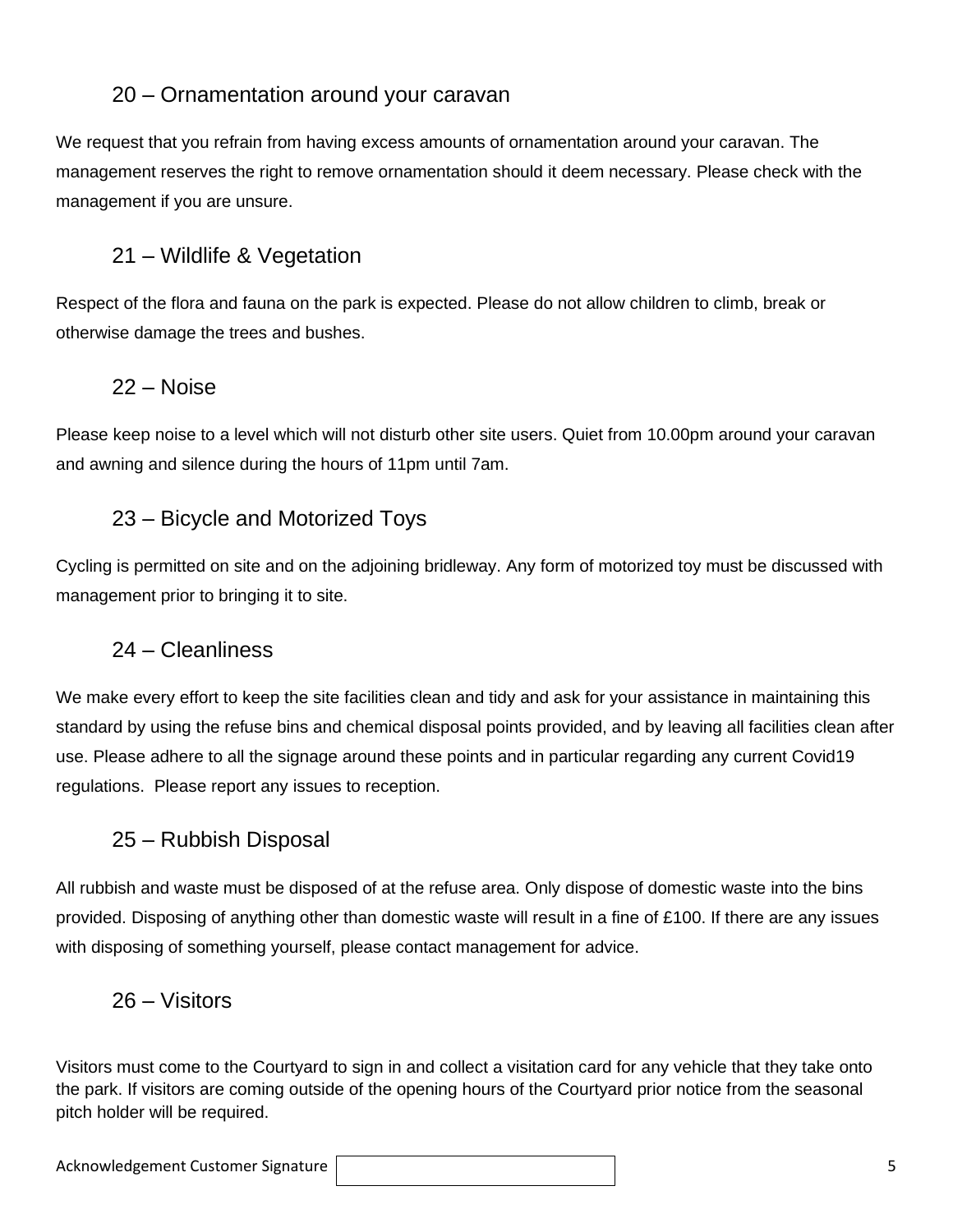## 27 – Play Areas

The use of the play areas are entirely at the users risk and children under 10 must be supervised by an adult at all times. Please remind your children that respect for the equipment and others using the play area will be expected. If damages or breakages to equipment occur from misuse charges will be applied. Please inform the management should this occur.

Children must leave the play areas at dusk or 10.00pm at the latest.

## 28 – The Pond

Children must be accompanied at all times when near the pond. Paddling and bathing in the pond is dangerous and strictly prohibited. Buoyancy aids are located near the pond.

Fishing does not require a license and is on the basis of catch and return, day tents are allowed however they need to be taken down and packed away before the fishing curfew of 10:00pm. Do not leave tents or rods unattended at any time during the day. Please pack up your equipment should you need to leave the pond area.

## 29 – End of Season/Leaving the Site

We expect your pitch to be left completely free from rubbish and waste. Charges will apply should we need to remove any rubbish or waste.

## 30 – Removal of your Caravan

Should your caravan be left on pitch or anywhere on site without consent from the management, it will be removed and disposed of in an appropriate manner.

## 31 – COVID-19

Please take into consideration that COVID-19 is still around and that you should always abide by the most up to date government guidance on social distancing, hygiene, and safety.

### 32- Drugs & Alcohol

Please drink responsibly, excessive drinking will not be tolerated and illegal substances are strictly prohibited on site.